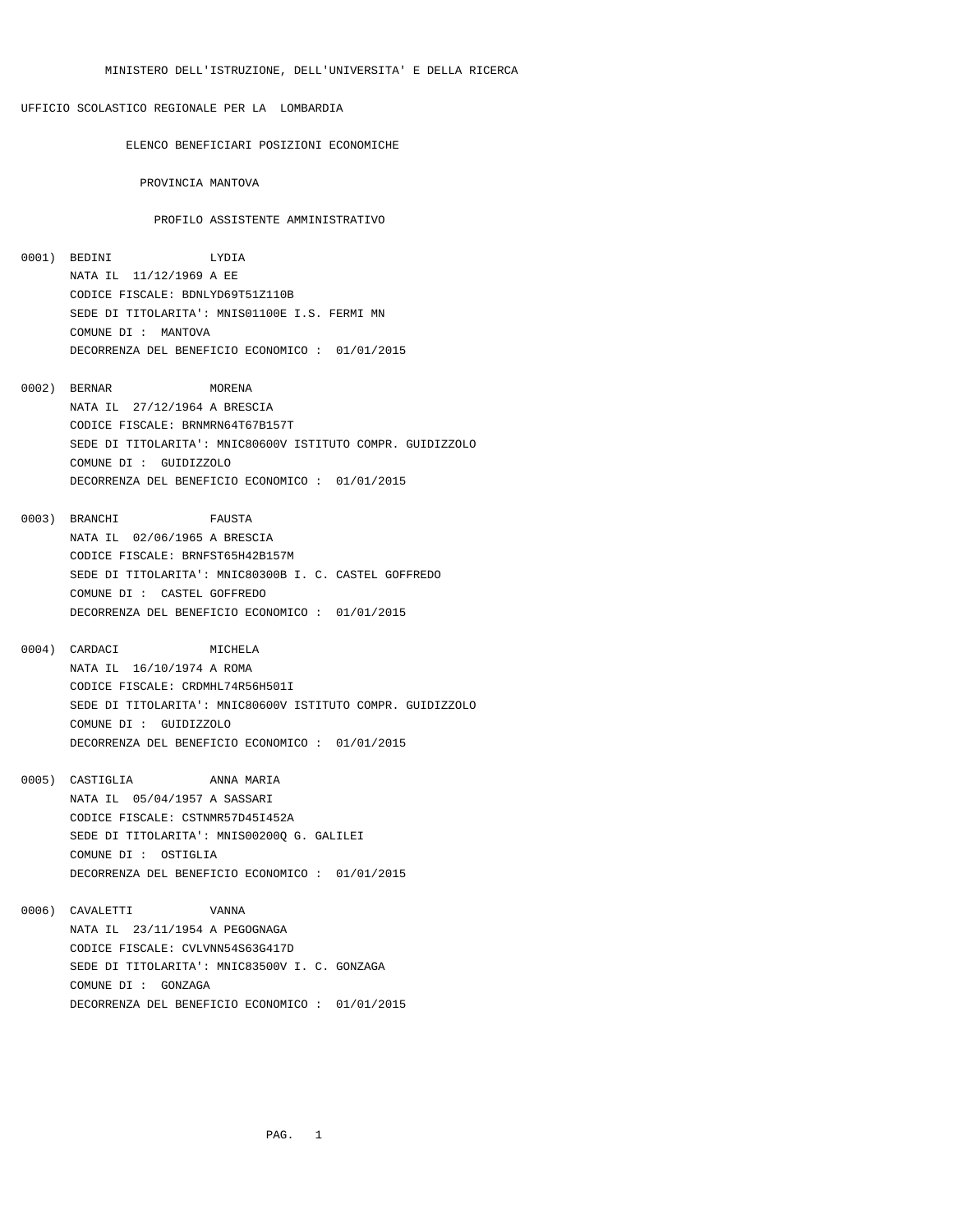- 0007) CHIARULLI MARIA GRAZIA NATA IL 23/02/1962 A MILANO CODICE FISCALE: CHRMGR62B63F205N SEDE DI TITOLARITA': MNIC83000Q I.C. DOSOLO POMPONESCO VIADANA COMUNE DI : VIADANA DECORRENZA DEL BENEFICIO ECONOMICO : 01/01/2015
- 0008) CICOGNA LUISA NATA IL 15/06/1961 A SERRAVALLE A PO CODICE FISCALE: CCGLSU61H55I662U SEDE DI TITOLARITA': MNIS00200Q G. GALILEI COMUNE DI : OSTIGLIA DECORRENZA DEL BENEFICIO ECONOMICO : 01/01/2015
- 0009) CORNIANI MARIA NATA IL 15/08/1958 A BORGOFORTE CODICE FISCALE: CRNMRA58M55B011S SEDE DI TITOLARITA': MNIC825008 I.C. SUZZARA "MARGHERITA HACK" COMUNE DI : SUZZARA DECORRENZA DEL BENEFICIO ECONOMICO : 01/01/2015
- 0010) CORRADI MARINA NATA IL 19/03/1962 A ASOLA CODICE FISCALE: CRRMRN62C59A470Y SEDE DI TITOLARITA': MNIC80300B I. C. CASTEL GOFFREDO COMUNE DI : CASTEL GOFFREDO DECORRENZA DEL BENEFICIO ECONOMICO : 01/01/2015
- 0011) COTTIGNOLI EMILIANA NATA IL 29/07/1971 A OSTIGLIA CODICE FISCALE: CTTMLN71L69G186P SEDE DI TITOLARITA': MNIS006003 IS G.GREGGIATI COMUNE DI : OSTIGLIA DECORRENZA DEL BENEFICIO ECONOMICO : 01/01/2015
- 0012) CROSARA BIANCA MARIA NATA IL 28/01/1958 A PIUBEGA CODICE FISCALE: CRSBCM58A68G717K SEDE DI TITOLARITA': MNIC80000X I.C. ASOLA COMUNE DI : ASOLA DECORRENZA DEL BENEFICIO ECONOMICO : 01/01/2015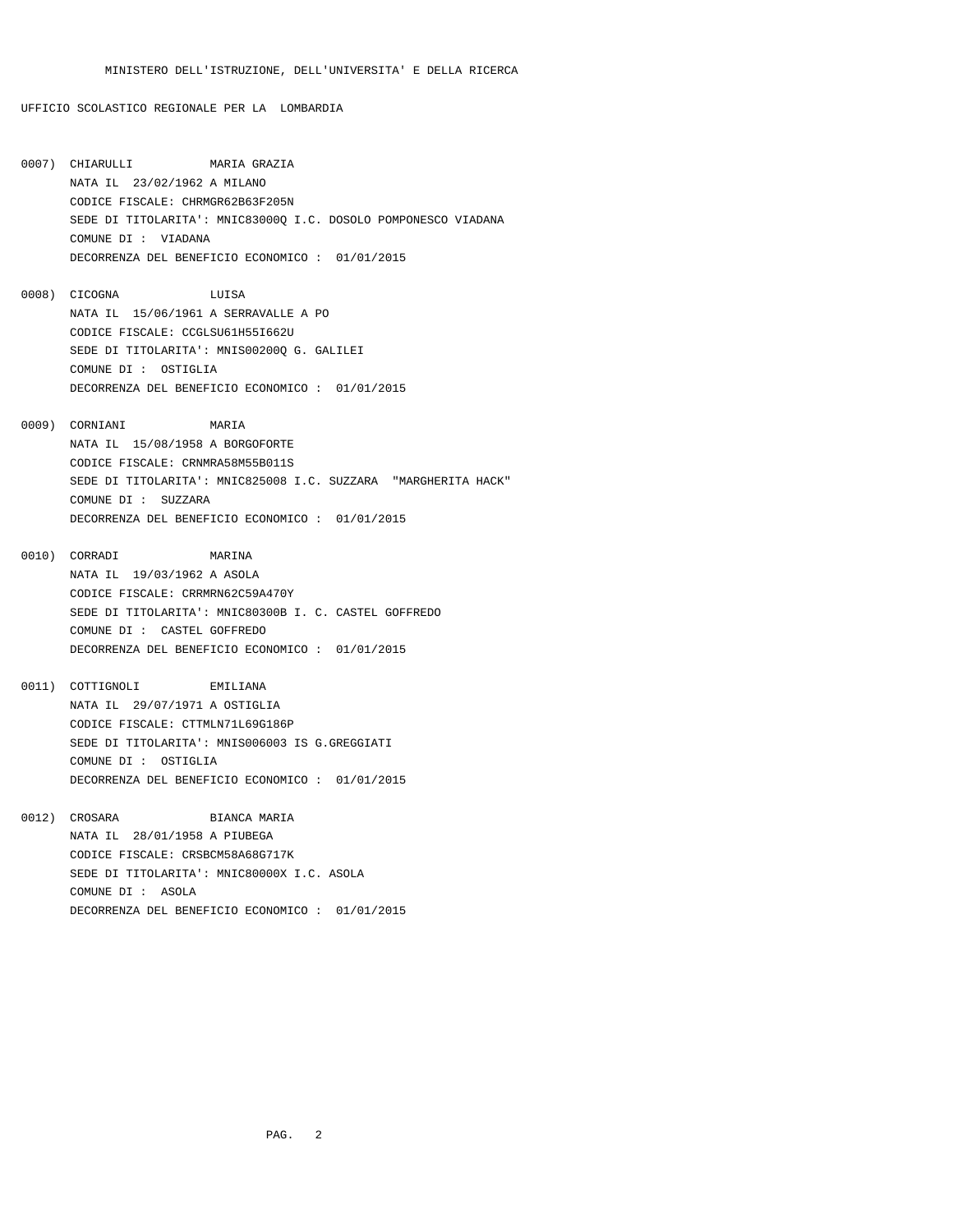- 0013) DALLA ROVERE LORENZA NATA IL 07/09/1959 A SUZZARA CODICE FISCALE: DLLLNZ59P47L020J SEDE DI TITOLARITA': MNIC82400C I.C. SUZZARA "IL MILIONE" COMUNE DI : SUZZARA DECORRENZA DEL BENEFICIO ECONOMICO : 01/01/2015
- 0014) FALOTICO ANTONELLA NATA IL 09/10/1964 A POTENZA CODICE FISCALE: FLTNNL64R49G942O SEDE DI TITOLARITA': MNIS00100X A. MANZONI COMUNE DI : SUZZARA DECORRENZA DEL BENEFICIO ECONOMICO : 01/01/2015
- 0015) FIOZZI PAOLA NATA IL 15/11/1952 A MONZAMBANO CODICE FISCALE: FZZPLA52S55F705E SEDE DI TITOLARITA': MNIC82900G I.C. MANTOVA 2 COMUNE DI : MANTOVA DECORRENZA DEL BENEFICIO ECONOMICO : 01/01/2015
- 0016) FORNARI GIANLUIGI NATO IL 08/02/1957 A MANTOVA CODICE FISCALE: FRNGLG57B08E897Y SEDE DI TITOLARITA': MNIC81500N I.C. RONCOFERRARO COMUNE DI : RONCOFERRARO DECORRENZA DEL BENEFICIO ECONOMICO : 01/01/2015
- 0017) GHIDOTTI LARA NATA IL 13/09/1970 A LEGNAGO CODICE FISCALE: GHDLRA70P53E512Z SEDE DI TITOLARITA': MNIC82200R I.C. SERMIDE COMUNE DI : SERMIDE DECORRENZA DEL BENEFICIO ECONOMICO : 01/01/2015
- 0018) GHIZZONI DANIELA NATA IL 28/07/1956 A SAN BENEDETTO PO CODICE FISCALE: GHZDNL56L68H771C SEDE DI TITOLARITA': MNIC81000E I.C. VIRGILIO COMUNE DI : BORGO VIRGILIO DECORRENZA DEL BENEFICIO ECONOMICO : 01/01/2015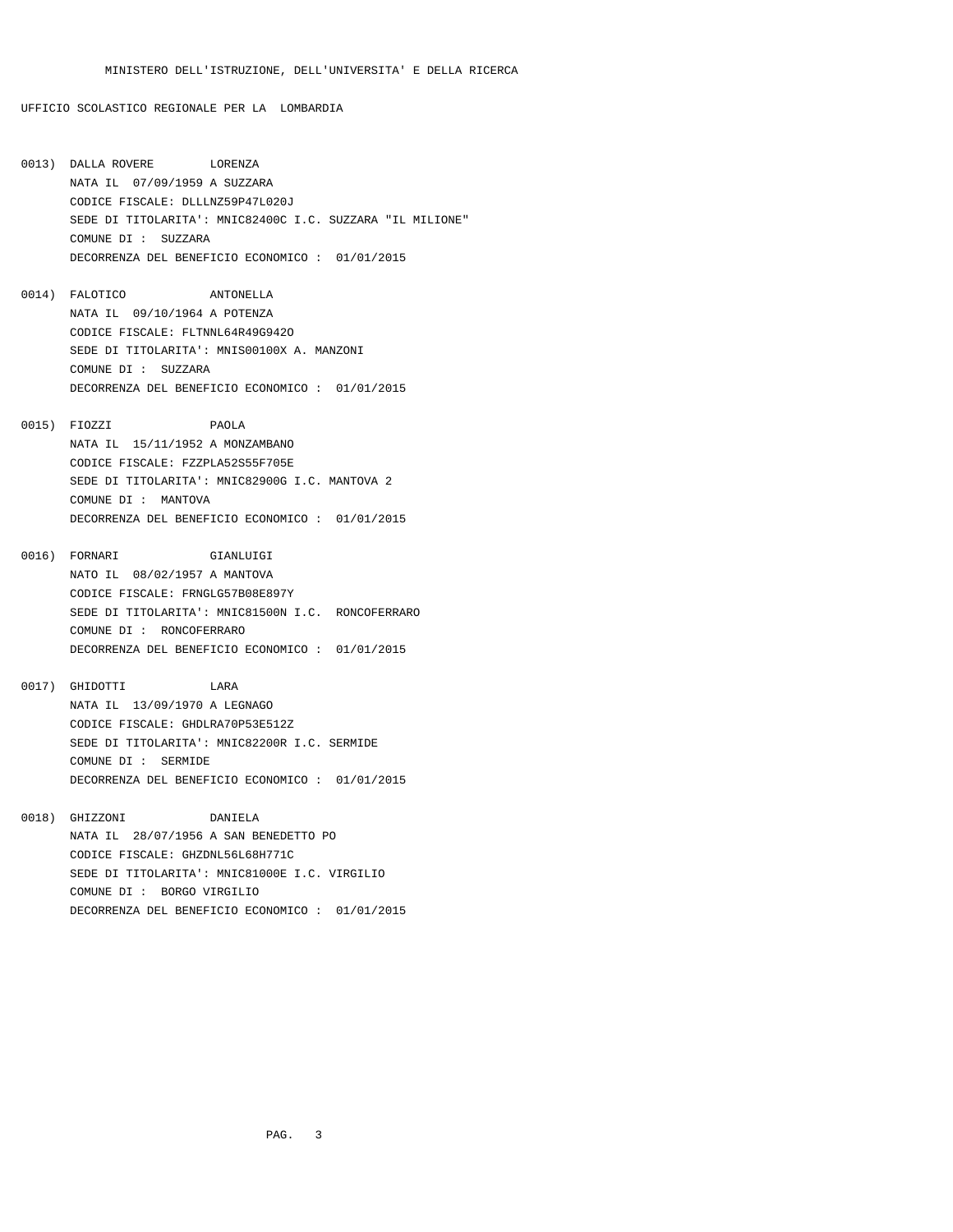- 0019) GIAZZOLI MONICA NATA IL 20/01/1964 A MANTOVA CODICE FISCALE: GZZMNC64A60E897R SEDE DI TITOLARITA': MNIC80000X I.C. ASOLA COMUNE DI : ASOLA DECORRENZA DEL BENEFICIO ECONOMICO : 01/01/2015
- 0020) LOVATO PATRIZIA NATA IL 22/01/1955 A MANTOVA CODICE FISCALE: LVTPRZ55A62E897K SEDE DI TITOLARITA': MNRC01000L ISTITUTO SUPERIORE BONOMI-MAZZOLARI COMUNE DI : MANTOVA DECORRENZA DEL BENEFICIO ECONOMICO : 01/01/2015
- 0021) MALACARNE STEFANIA NATA IL 14/09/1956 A DOSOLO CODICE FISCALE: MLCSFN56P54D351Z SEDE DI TITOLARITA': MNIC83000Q I.C. DOSOLO POMPONESCO VIADANA COMUNE DI : VIADANA DECORRENZA DEL BENEFICIO ECONOMICO : 01/01/2015
- 0022) MALVEZZI NADIA NATA IL 10/11/1967 A SUZZARA CODICE FISCALE: MLVNDA67S50L020K SEDE DI TITOLARITA': MNIS00100X A. MANZONI COMUNE DI : SUZZARA DECORRENZA DEL BENEFICIO ECONOMICO : 01/01/2015
- 0023) ORSINI ROSALBA NATA IL 07/01/1964 A CHIETI CODICE FISCALE: RSNRLB64A47C632E SEDE DI TITOLARITA': MNIS00800P GIOVANNI FALCONE COMUNE DI : ASOLA DECORRENZA DEL BENEFICIO ECONOMICO : 01/01/2015
- 0024) PELAGATTI MARIA ROSA NATA IL 19/12/1958 A MANTOVA CODICE FISCALE: PLGMRS58T59E897V SEDE DI TITOLARITA': MNTE01000B IST. TECNICO ECONOMICO TECN. MANTEGNA COMUNE DI : MANTOVA DECORRENZA DEL BENEFICIO ECONOMICO : 01/01/2015